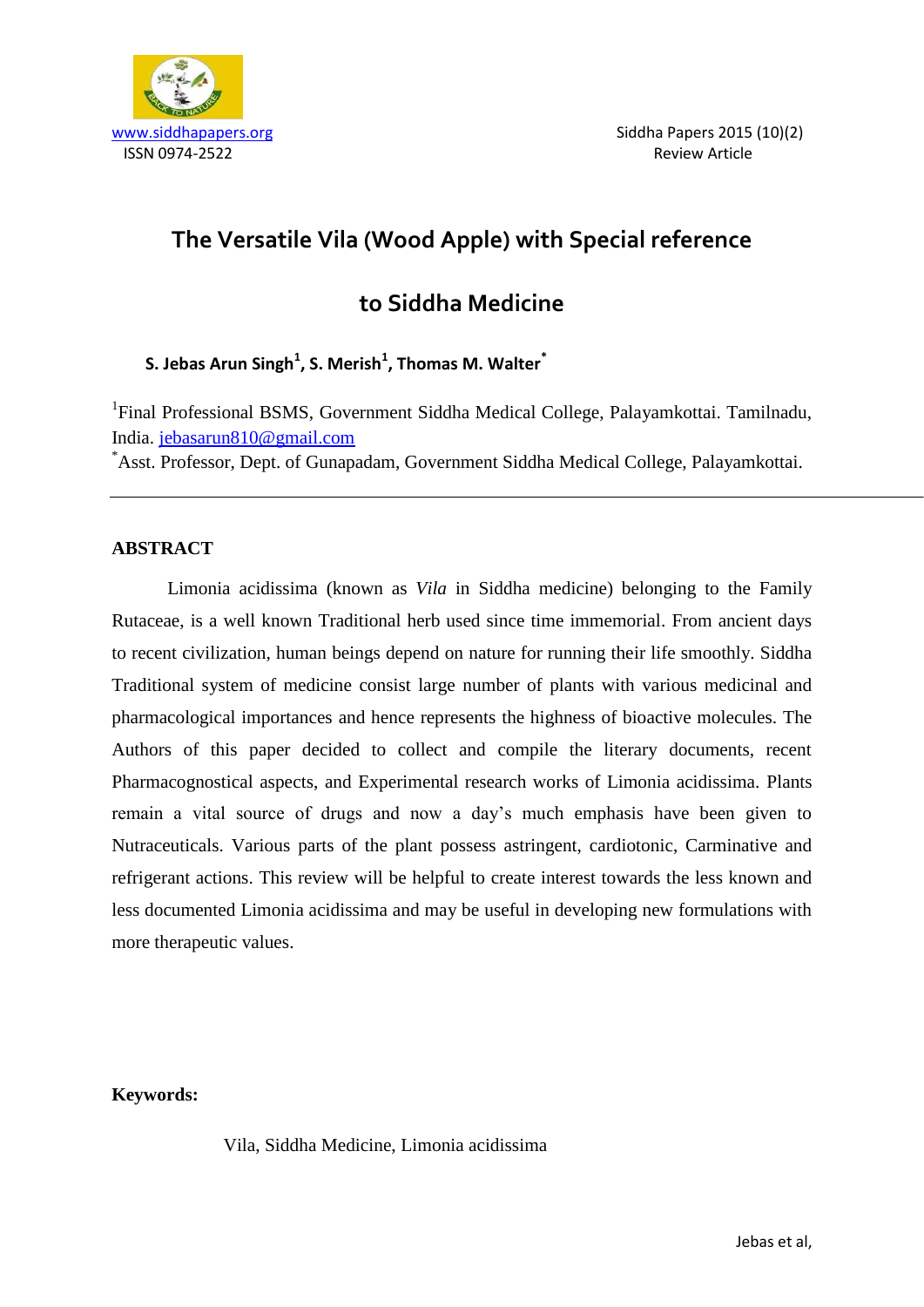### **INTRODUCTION**

Due to the increasing awareness among the people towards natural products, Natural medicine is attracting more attention than Allopathic system. Naturally India is having rich traditions among which Traditional medicinal systems also plays an important role in the treatment and prevention of many diseases. The different Traditional medical systems of India include Siddha, Ayurveda, Unani, etc. They utilize a large number of plants for treatment of human and animal diseases. We, the Authors' chose this plant, Limonia acidissima belonging to the Family Rutaceae, a glabrous deciduous tree.

### **Taxonomy**

| Kingdom         |                | Plantae        |
|-----------------|----------------|----------------|
| Sub-kingdom     | $\ddot{\cdot}$ | Tracheobionta  |
| Superdivision   | $\ddot{\cdot}$ | Spermatophyta  |
| Division        | $\ddot{\cdot}$ | Magnoliophyta  |
| Class           | $\ddot{\cdot}$ | Magnoliospida  |
| <b>Subclass</b> | $\ddot{\cdot}$ | Rosidae        |
| Order           | $\ddot{\cdot}$ | Sapindales     |
| Family          | $\ddot{\cdot}$ | Rutaceae       |
| Genus           | $\ddot{\cdot}$ | Limonia L.     |
| Species         |                | L. acidissima. |

#### **Other Botanical names**

Feronia limonia, Feronia elephantum,

## **Vernacular Names**

| Tamil:    | Vilam Pazham |
|-----------|--------------|
| English:  | Wood Apple   |
| Assamese: | Bal, Bael    |
| Bengali:  | Koth Bael    |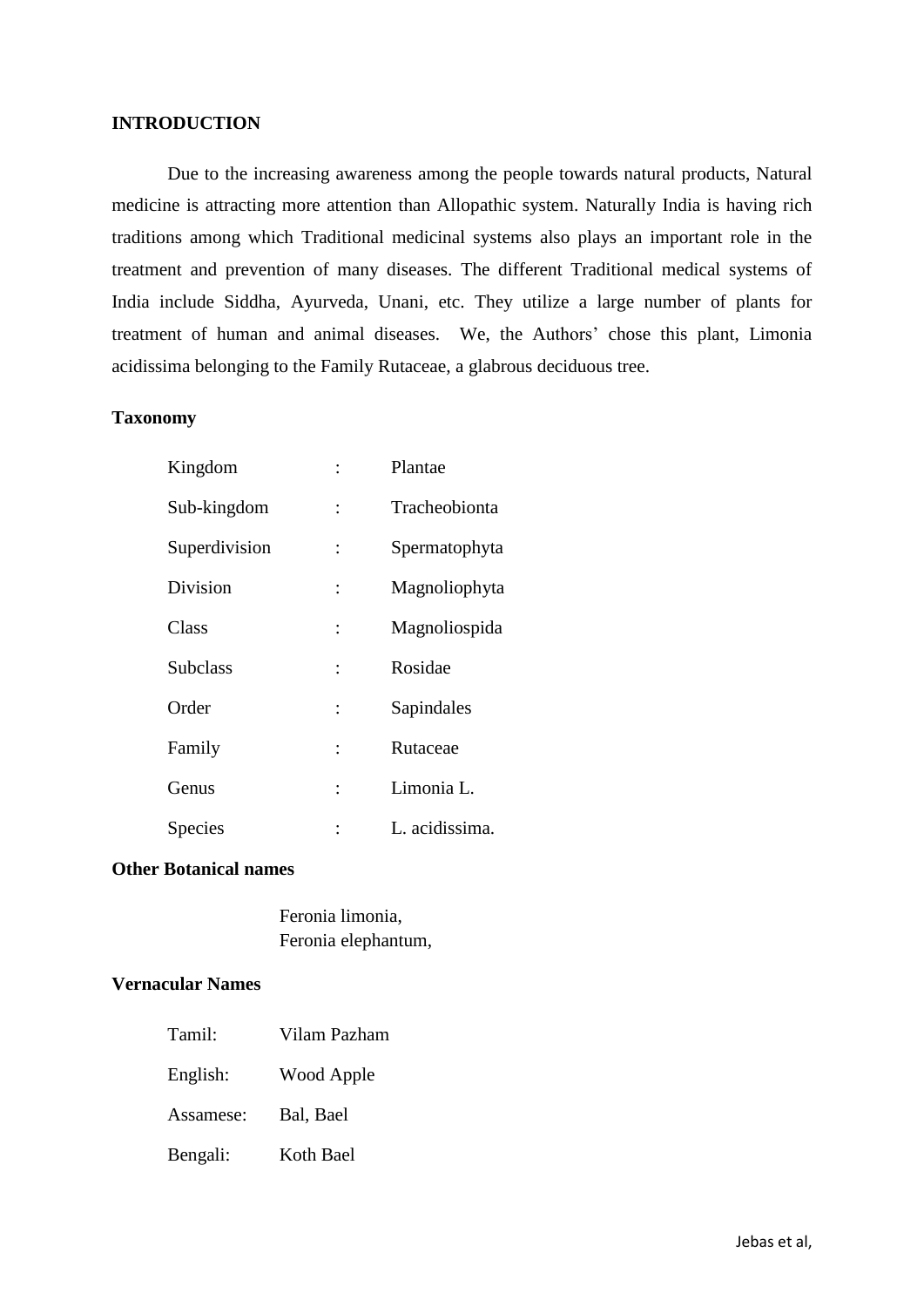| Gujarati:  | Kothu             |
|------------|-------------------|
| Hindi:     | Kaitha, Kath Bel  |
| Khmer:     | Kvet              |
| Kannada:   | Belada Hannu      |
| Malayalam: | Vilam Kai         |
| Marathi:   | <b>KavaTH</b>     |
| Oriya:     | Kaitha or Kaintha |
| Sanskrit:  | Kapittha          |
| Telugu:    | Vellaga Pandu     |

## **Geographical names**

| Vietnamese: Quách          |                                                  |  |  |
|----------------------------|--------------------------------------------------|--|--|
| Sinhalese:                 | Divul.                                           |  |  |
| Malaysia:                  | Belingai                                         |  |  |
| Thai:                      | Ma-khwit                                         |  |  |
| Lao (Sino-Tibetan): Ma-fit |                                                  |  |  |
| French:                    | Citron des mois, Pomme d'elephant, Pomme de bois |  |  |

## **Distribution**

*Limonia acidissima* Linn (*Feronia elephantum, Feronia Limonia).* It belongs to monotypic genus *Limonia*, native to India, Pakistan, Bangladesh, Srilanka and Southeast Asia east to Java. Common names in English include wood-apple, elephant-apple, monkey fruit, curd fruit and Kath bel. *Limonia acidissima* is a deciduous, slow-growing, erect tree with a few upward-reaching branches bending outward near the summit where they are subdivided into slender branch lets drooping at the tips. Fruit round to oval, 5-12.5 cm wide, with a woody, amazingly hard rind which can be difficult to crack, greyish-white, scurfy rind about 6 mm thick, pulp brown, mealy, odorous, resinous, astringent, acid or sweetish, with numerous small, white seeds scattered through it. There are two forms, one with large, sweet fruits and the other with small, acid fruits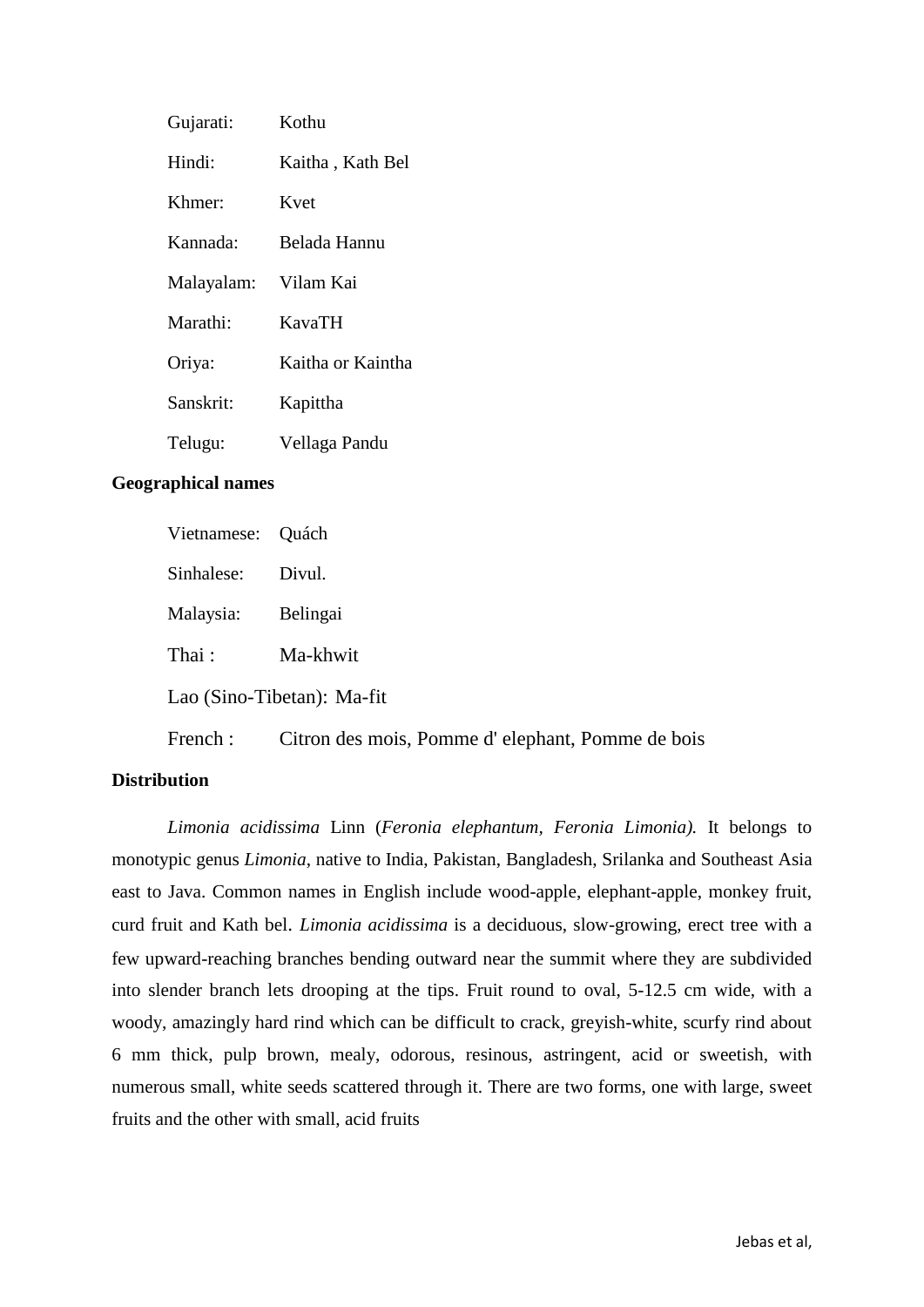Propagation is done by seed and vegetative method. But high rate of seedling mortality and out breeding nature of this plant account for poor regeneration and inferior germplasm. To overcome this, in vitro propagation through axillary bud proliferation has been developed.

## **Parts Used**

Leaf, Bark, Fruit

According to the verse, from Clasical text '' *Theraiyar Yemaga Venba'',* denotes the whole plant parts like root, leaf and fruit possess rich therapeutic qualities.

**"***veliyelai yakka muthal vendiyanavarkepothum*

*velliyilai yakkavaru mel"* - *Theraiyar Yemaga Venba*

|  |  |  |  | Table 1.1. Medicinal values of Limonia acidissima as per literature |  |  |
|--|--|--|--|---------------------------------------------------------------------|--|--|
|--|--|--|--|---------------------------------------------------------------------|--|--|

| <b>Used Part</b>  | Taste (S,T,P) | <b>Actions</b> | <b>Traditional Uses</b>  |
|-------------------|---------------|----------------|--------------------------|
| <b>Ripe Fruit</b> | $S - Inippu$  | Refrigerant    | Cough                    |
|                   | T-Thatpam     | Aromatic       | Cold                     |
|                   | P-Inippu      |                | Increases appetite       |
|                   |               |                | <b>Alleviates Thirst</b> |
| Leaf              | S-Thuvarppu   | Aromatic       | Constipation             |
|                   | T-Veppam      | Astringent     | Vomiting                 |
|                   | P- Karppu     | Carminative    | Cardiotonic              |
| Unripe Fruit      | S-Thuvarppu   | Astringent     | Anti-diarhoerial         |
|                   | T-Thatpam     |                |                          |
|                   | P-Inippu      |                |                          |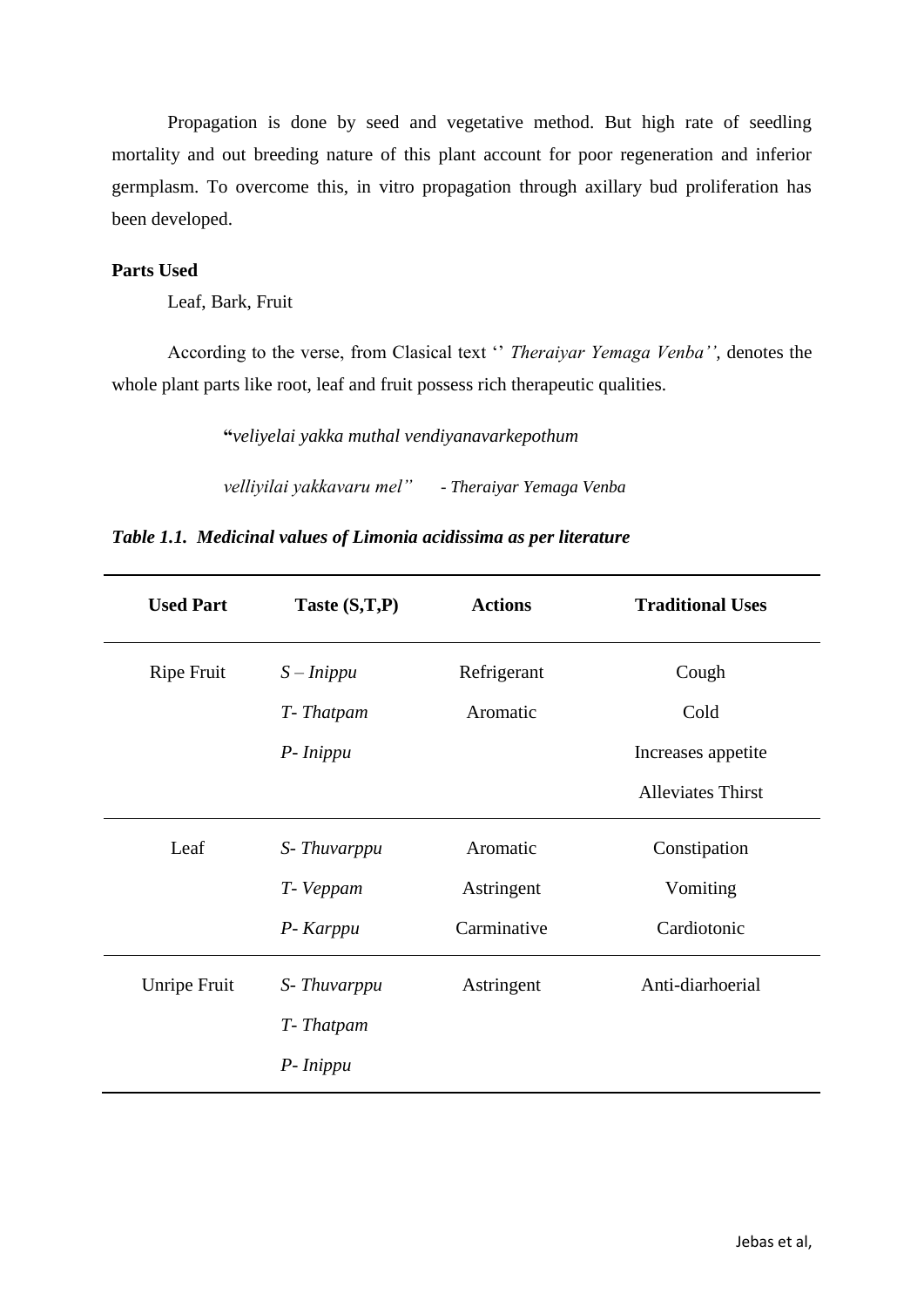S – Suvai (Taste), T – Thanmai (Character), P - Pirivu (Division); Inippu(Sweet), Pulippu (Sour), Kaippu (Bitter), Karppu (Pungent), Thuvarppu (Astrigent), Veppam (Hot), Thatpam (Cold)

# **Phyto Chemical Constituents**

The plant Limonia acidissima has rich Nutritive and medicinal Properties. The Ripen fruit is consumable, even today the practice of eating the Fruit is being followed by many people.

Food value per 100g of edible pulp (ripe) contains

- Moisture  $74.0\%$ ;
- Protein  $8.00\%$ :
- Fat 1.45%;
- Carbohydrates 7.45%;
- Ash 5.0%;
- Calcium  $0.17\%$ ;
- Phosphorus 0.08%;
- $\bullet$  Iron 0.07% and
- Tannins 1.03% (according to analysis in India).

| <b>PLANT PARTS</b>   | PHYTO-CONSTITUENTS                                                                                     |
|----------------------|--------------------------------------------------------------------------------------------------------|
| <b>Ripen fruit</b>   | Coumarins, Fatty acids and<br>sterols                                                                  |
| <b>Unripe fruits</b> | Stigmasterol                                                                                           |
| <b>Leaves</b>        | Stigmasterol, Bergapten,<br>orientin, vitedin, saponarin                                               |
| <b>Bark</b>          | Marmesin, limonoids,<br>alkaloids, feronolide, feronone,<br>benzoquinone, flavonoids,<br>triterpenoids |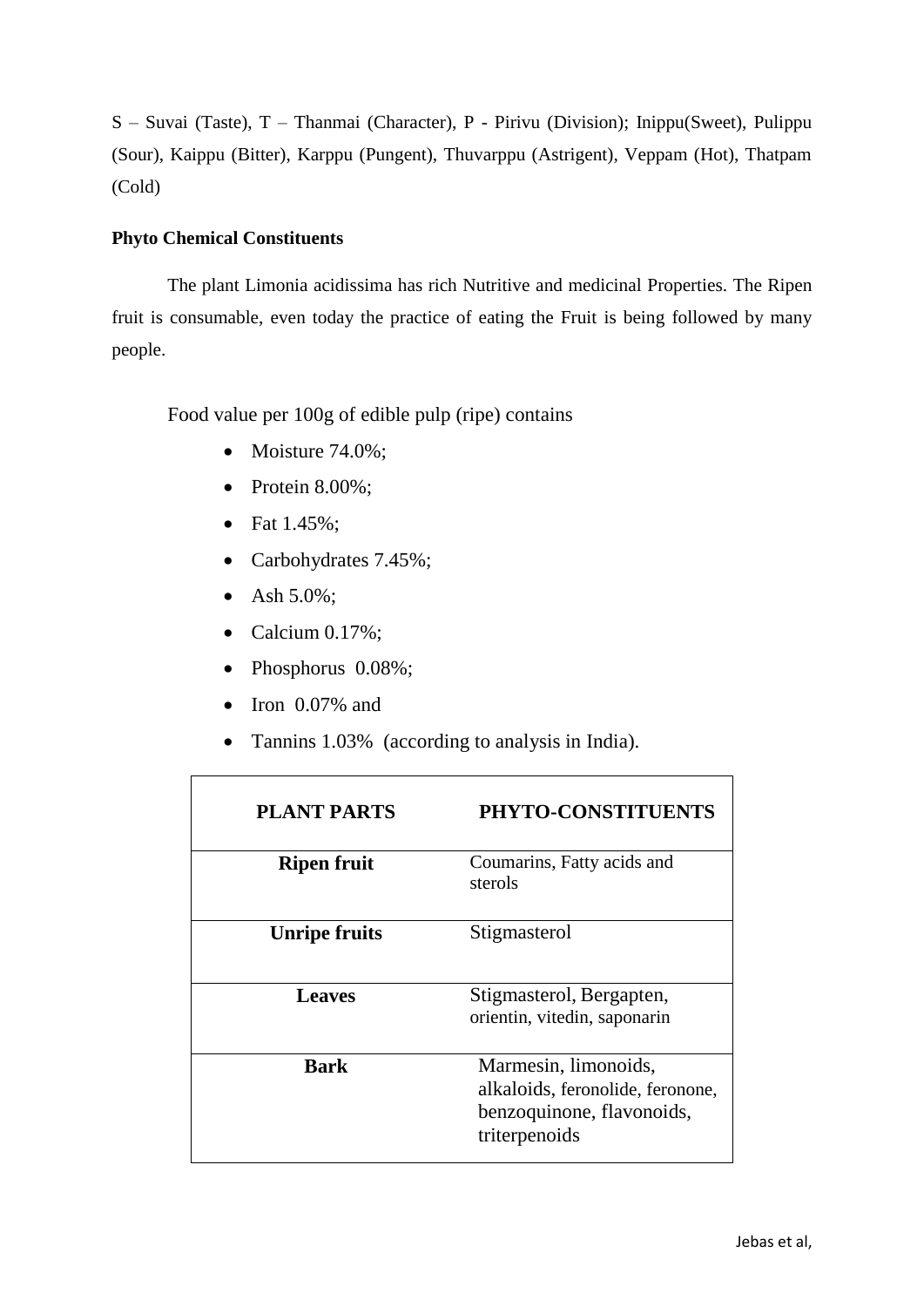| <b>Root Bark</b> | Bergapten, Isopimpinellin,<br>Fern oil, Osthenol, Geranyl<br>umbelliferone                               |
|------------------|----------------------------------------------------------------------------------------------------------|
| <b>Seeds</b>     | Feronia lactone, geranylum<br>belliferone, bargapten, osthol,<br>isopimpinellin, marmesin and<br>marmin. |

#### **TRADITIONAL USES**

Limonia acidissima is well-known for its medicinal properties. This species has numerously described medicinal uses. It has a wide range of biological activities viz., adaptogenic activity, for blood impurities, for leucorrhoea, for dyspepsia, for jaundice and as hepato-protectant. All parts of the plants are prescribed in indigenous system of medicine for the treatment of various ailments. Leaves, barks, roots and fruit pulp are all used against snakebite. The bark is chewed with that of Barrington and it applied on venomous wounds. In India the fruit is used as a liver and cardiac tonic, in diarrhoea and dysentery cases, in effective treatment for Hiccough, sore throat and diseases of the gums. The pulp is poultice onto bites and stings of venomous insects. Mixture of young leaves juice, milk and candy is given as a remedy for biliousness and intestinal troubles of children. The powdered gum, mixed with honey, is given to overcome dysentery and diarrhoea in children. Oil derived from the crushed leaves is applied on itch and the leaf decoction is given to children as an aid for digestion. Traditionally, the constituents (in paste form) from the stem bark of Limonia acidissima is mixed with water and applied mainly to the face. It is believed that the regular application on the skin helps to keep skin cool, smooth, fair and well-textured complexion. It is also known to be protecting against skin cancer by blocking UV rays. 'Thanaka', a root paste made from the pulp of L. acidissima, is a facial cosmetic to remove small spots and lesions on the skin.

#### **Formulation for Diabetes**

Root of Feronia, root of cassia, root of Flueggea, cinnamon, root of forest jasmine. Take all with same ratio, mix and boil with buffalo buttermilk. Then drink it daily. It will reduce the diabetes.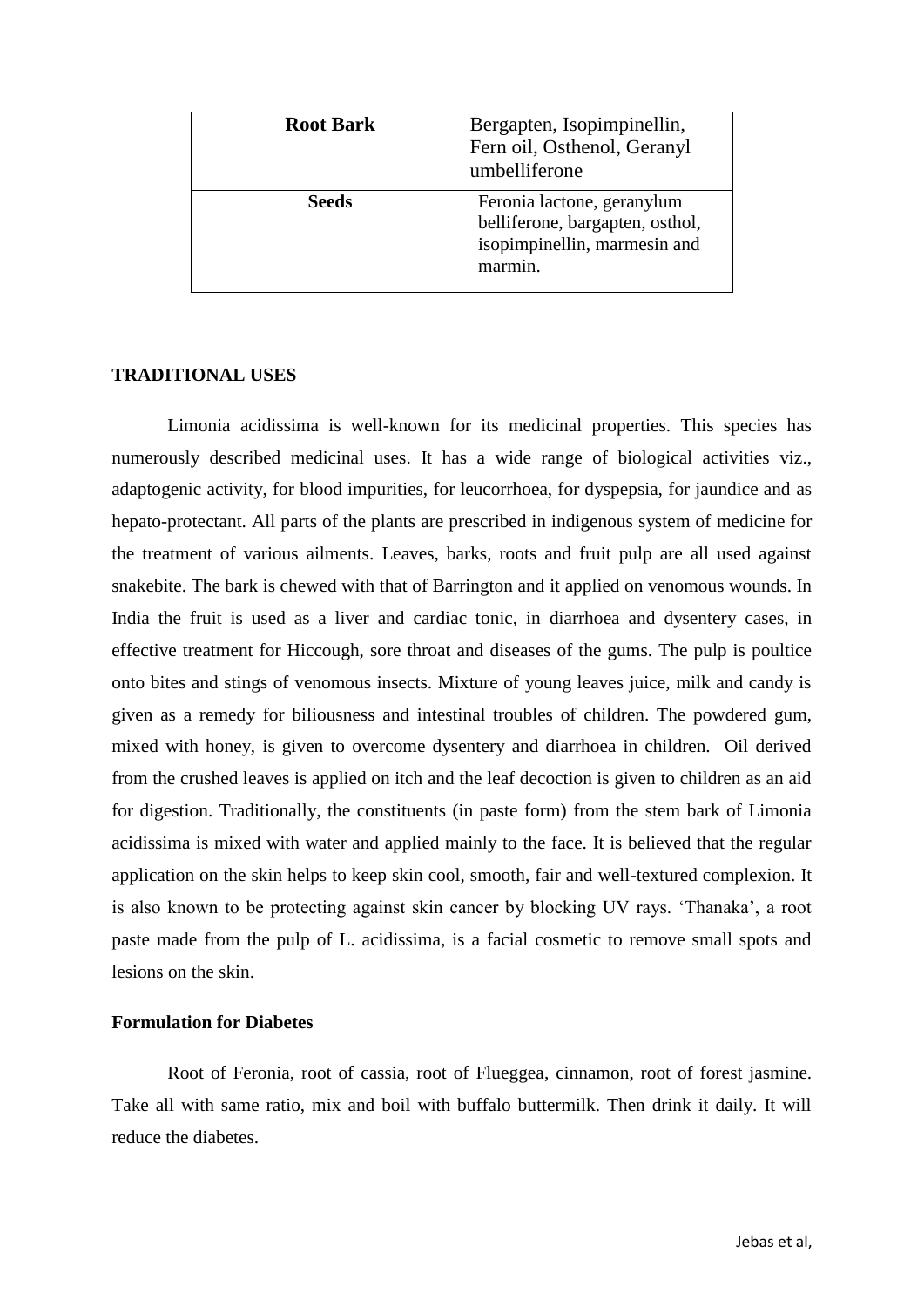#### **Hiccup**

Take feronia fruit, long pepper rasayanam mix and have it. Then it will reduce hiccup. If you take feronia daily, then it will reduce germs in the blood.

#### *Other Traditional Uses*

- $\triangleright$  Take 1 feronia fruit daily. It will purify blood.
- Take resin of feronia mix with garlic and grind with curd. Drink it daily. It reduces blood dysentery.
- $\triangleright$  Apply the juice of feronia tea leaf to recover from the blisters.
- $\triangleright$  Remove the rind of the fruit; eat fruit alone, it will reduce saliva, throat infection and dental problems.
- $\triangleright$  Take non-ripen feronia fruit without rind, mix with honey. If you eat daily then it will reduce diarrhea.
- $\triangleright$  Take small amount of resin and keep inside the mouth. Swallow the juice of it. It will reduce dry cough and burning sensation.
- $\triangleright$  Salad of non-ripen feronia fruit is common in our country. It will cure oral thrush.
- $\triangleright$  Take feronia fruit with palm jaggery with honey. It will increase the memory power of children. It prevents occurrence of uterus and breast cancers.
- $\triangleright$  Some medicines are prepared from the root of feronia. It is good for snake poison. Powder of Feronia bar is used to control wheezing.

#### **Pharmacological Aspects – Data Collection**

#### **Antimicrobial Activity**

Kishor et al, evaluated the In vitro Antibacterial Activity Analysis of Leaves of Limonia acidissima against four Gram-negative (Escherichia coli, Klebsiella pneumoniae, Pseudomonas aeruginosa, Proteus vulgaris) and five Gram-positive bacteria (Bacillus subtilis, Enterococcus faecalis, Micrococcus luteus, Staphylococcus aureus, Streptococcus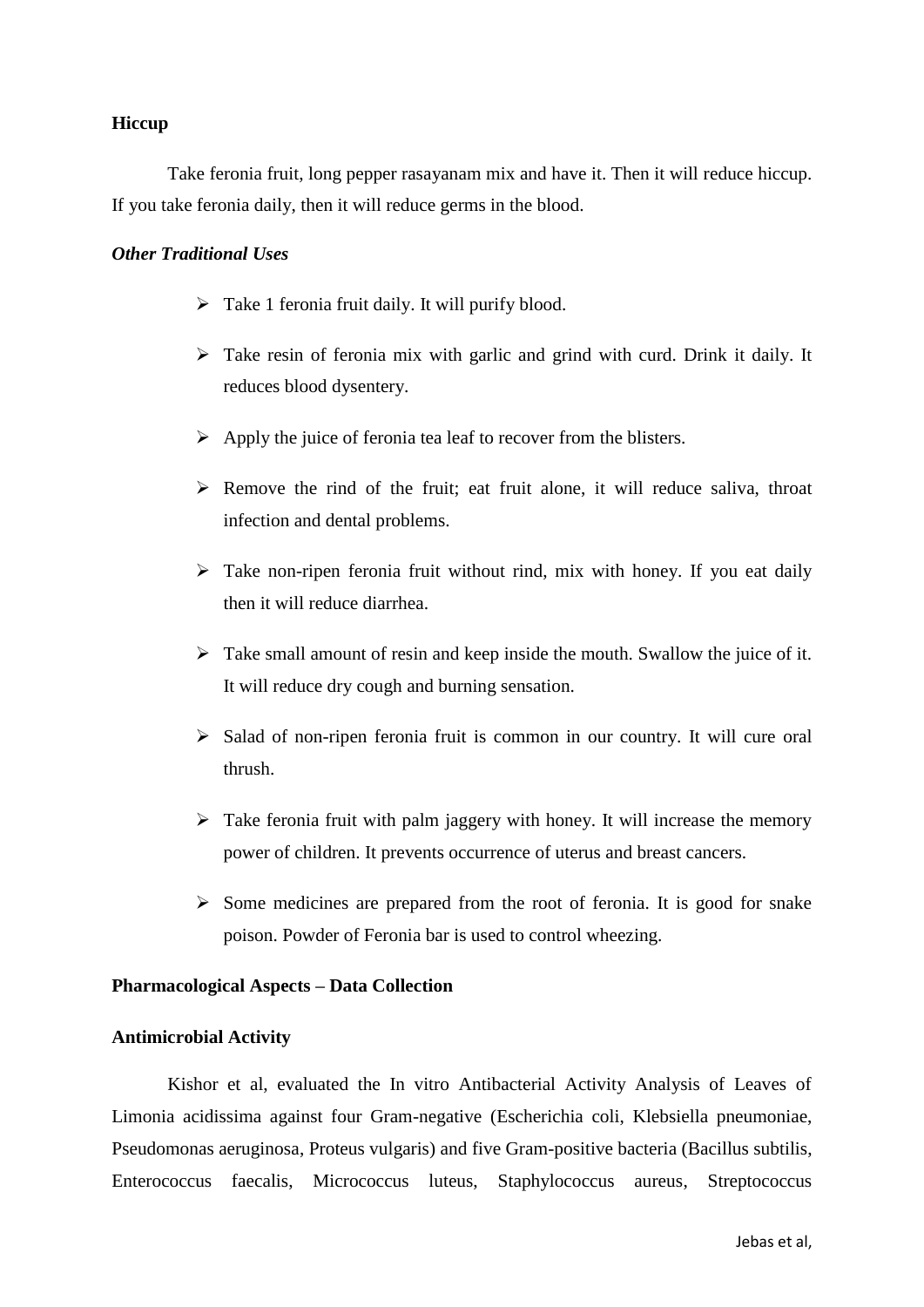pneumoniae) by agar well diffusion method**.** The study result indicated that leaves of Limonia acidissima can be used to treat infectious diseases caused by E. coli, P. vulgaris and S. pneumoniae.

#### **Wound Healing Activity**

Ilango et al studied the Wound Healing Activities of the Limonia Acidissima Linn (Rutaceae) in rat through incision, excision and dead-space wound models against nitrofurazone. The test model shows increased wound breaking strength, decreased epithelization period, increased wound contraction, increased granulation tissue weight for the test drug. Thus the result shows significant Wound healing activity.

#### **Anti-Diabetic Activity**

Kumawat et al, carried out the Antidiabetic activity of alcoholic and aqueous stem bark extracts of Limonia acidissima, linn in alloxan induced diabetic rats models. The alcoholic extract (200mg/kg) showed significant activity (P<0.01) in lowering blood glucose level than the aqueous extract (200mg/kg) which was comparable to glibenclamide (5mg/kg), a standard antidiabetic drug. The data suggests that the alcoholic extracts (200 mg/kg) may be effectively utilized as antidiabetic agents and supports its traditional usage in the control of diabetes.

#### **Anti-hyperlipidemic Activity**

Kumawat et al, carried out the Antidiabetic activity of alcoholic and aqueous stem bark extracts of Limonia acidissima, linn in alloxan induced diabetic rats models. The alcoholic and aqueous extract of the stem bark of Limonia acidissima, Linn has significantly  $(p<0.001)$  reversed the diabetes-included hyperlipidemia compared to standard drug. Thus the result shows significant cholesterol reducing action.

#### **Antioxidant activity**

Ilango et al, studied the Antidiabetic and antioxidant activity of Limonia acidissima linn. in alloxan induced rats. Superoxide dismutase (SOD), Catalase (CAT) and Lipid Per oxidation (LPO) were measured in pancreatic homogenate, methanolic extract of fruit pulp of Limonia acidissima.Linn. The activity of antioxidant enzymes such as SOD, CAT was found to be higher in the blood serum of diabetic animals treated with the Limonia acidissima extract. The results indicate the reliable free radicals scavenging activities.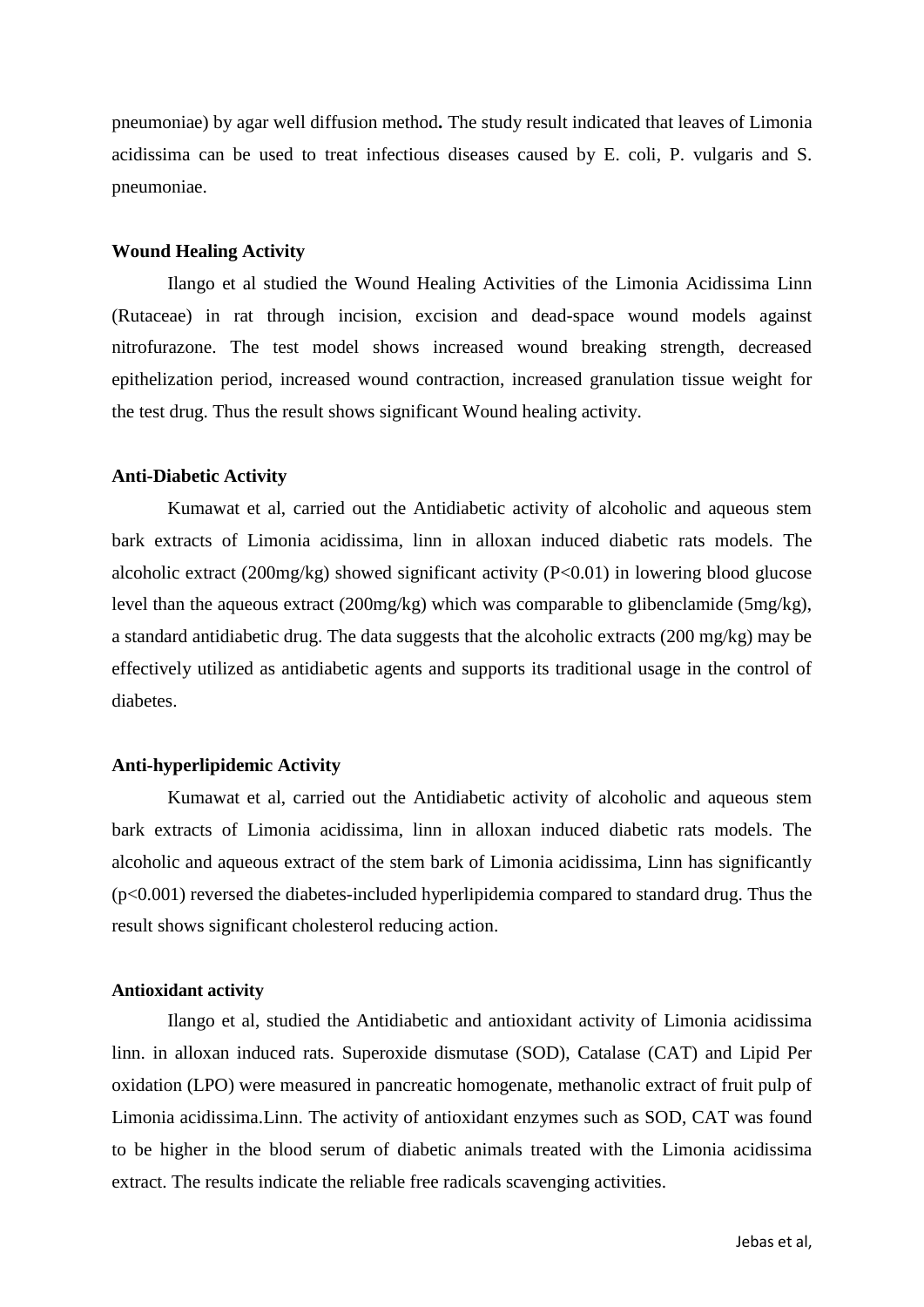#### **Anticancer Activity**

Pradhan et al, evaluated the Anticancer Activity of Limonia acidissima Linn (Rutaceae) Fruit Extracts on Human Breast Cancer Cell Lines. They carried out to assess the anticancer activity. Breast cancer cell lines, SKBR3 and MDA MB435, were used for in-vitro cell proliferation, cell viability assay, and cell cycle analysis of the extract. The results indicate that the extract fraction could induce cell cycle arrest (Stops the cell proliferation).

#### **Diuretic Activity**

Parial et al evaluated the diuretic activity of methanolic extracts obtained through the Microwave assisted extraction (MAE) and Bath Sonicator extraction (BSE) of Limonia acidissima was investigated against the standard drug furosemide . The diuretic activity of the different extracts at a dose of 200mg/kg was assessed, And it possess Significant, potent diuretic activity.

#### **Hepatoprotective activity**

Ilango et al, evaluated the Hepatoprotective and Antioxidant Activities of Fruit pulp of Limonia acidissima Linn against carbon tetra chloride (CCl4) induced liver damage in rats. 200 and 400 mg/kg p.o doses of MELA was administered to group of animals for 10 days. Silymarin (100mg/kg) served as a standard drug. The results indicate that MELA exhibits significant dose dependant protective effect against CCl4-induced liver damage.

#### **CONCLUSION**

This Review paper shows that, the plant Limonia acidissima has more traditional medicinal uses than known and documented. It has the potent action to reduce the formation of Reactive species also. The recent studies show that, Reactive species damages the tissues including DNA and also the major cause of most of the diseases. This Plant also comes under the Kayakarpam (Anti-oxidant) concept, which prevents the body from diseases. It can be used in our day to day life for the healthy living.

Traditional medicine is undoubtedly a reliable alternative approach to the health care delivery system since it is easily accessible, time-tested, safe, efficacious and without drastic effects. Therefore, the review of plant *Limonia acidicema* revealed that it has got a variety of pharmacologically and medicinally significant constituents, which are being utilized in the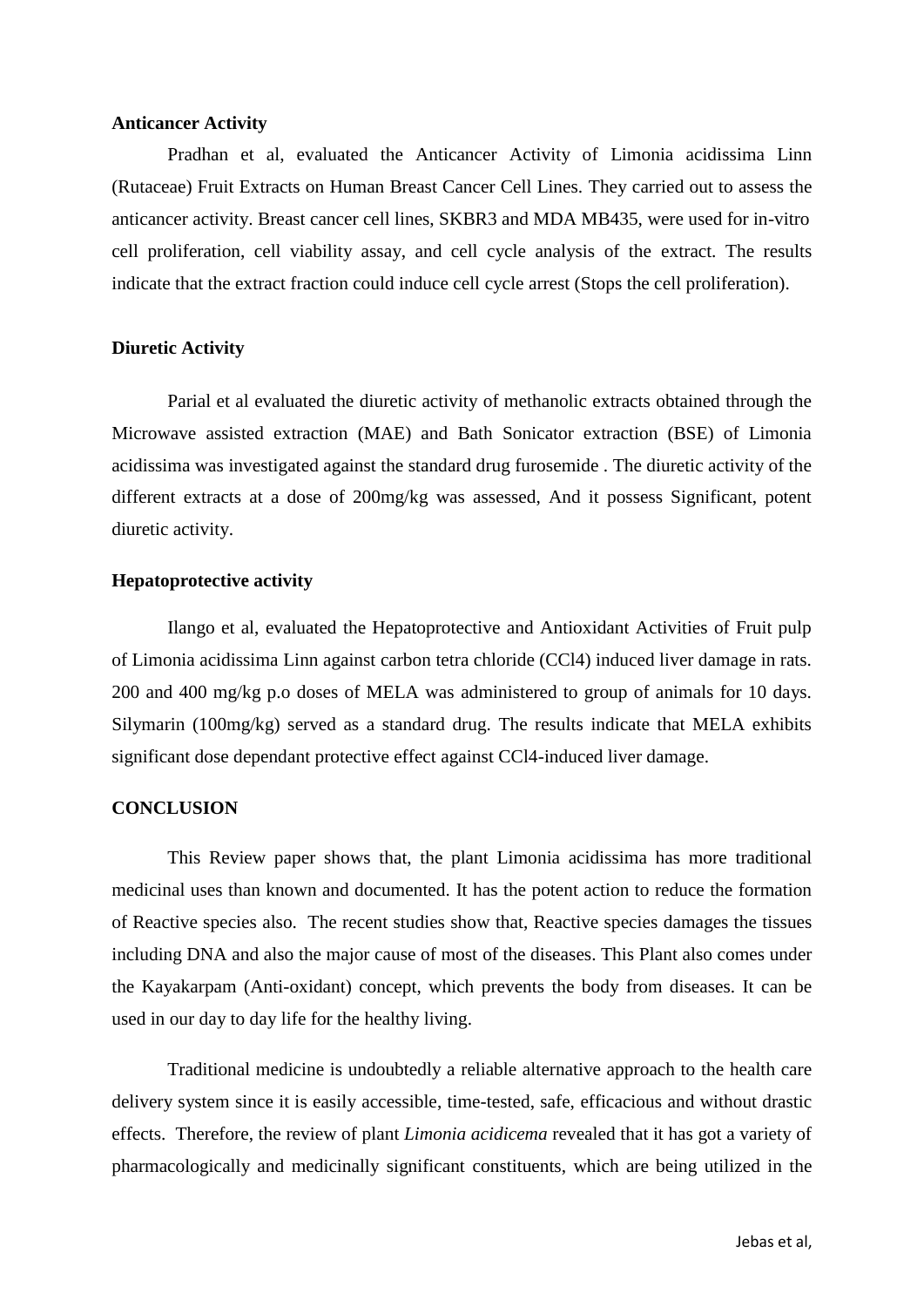field of Siddha Medicine. It is a plant of high commercial and economical importance and its use as a bioavailability enhancer can be explored in various formulations.

#### **REFERENCES**

- 1. Nadkarni KM, Nadkarni AK. Indian Materia Medica, Popular prakashan, Bombay, I, 1992,pp.498,
- 2. The Indian Pharmacopoeia, 2nd Edn, Govt of India publication, Delhi, 1966, pp.947.
- 3. Kirtikar KR, and Basu BD. Indian Medicinal plants, ed. By E.Blatter, J.E, Caiyus and K.S.Mhaaskar., Bishen singh and Mahendra pal singh, Dehradun, 1,1975, pp.212.
- 4. Raghunathan K, and Mitra R. "Pharmacognosy of Indigenous drugs"Central Council for Research in Ayurveda & Sidddha , New Delhi 11,1983, pp.752.
- 5. Mallikarjuna P Umamaheshwara Rao V and Satyanarayana T. Indian Drugs 1999;36(7):476-478.
- 6. Padartha Gunapaada
- 7. Dr. R. Thiyagarajan, LIM. 2006, Gunapadam Thathu Jeeva Vaguppu, Sixth edition, published by Directorate of Indian Medicine and Hoemopathy, Chennai, India.
- 8. Dr. K.M. Nadkarani, Indian Materia Medica Vol: I Publisher: Popular Prakash, Mumbai, India.
- 9. Dr. Murugesa Muthaliar, Siddha Materia Medica (Vegetable section), (1988) Volume I, Fourth edition, Publisher; Tamilnadu Siddha Medical Council, Chennai.
- 10. S Merish, M Tamizhamuthu, and Thomas M Walter, Review of *Shorea robusta* with special reference to Traditional Siddha Medicine, RRJPP, Volume 2, Issue 1, January - March, 2014.
- 11. G. Kishor Naidu, B. Sujatha, K. Chandra Sekhar Naidu, In vitro Antibacterial Activity Analysis of Leaves of Limonia acidissima, Not Sci Biol, 2014, 6(2):155-157.
- 12. K Ilango and V Chitra, Wound Healing and Anti-oxidant Activities of the Fruit Pulp of Limonia Acidissima Linn (Rutaceae) in Rats, Tropical Journal of Pharmaceutical Research June 2010; 9 (3): 223-230.
- 13. Thomas M.Walter, R. Sweety Nirmala, S. Merish, M. Tamizhamuthu, A Promising Herbal topical formulation 'PPP' for treating Bedsores. Siddha Papers 0974- 2522.01/2015; 15(01):1-7.